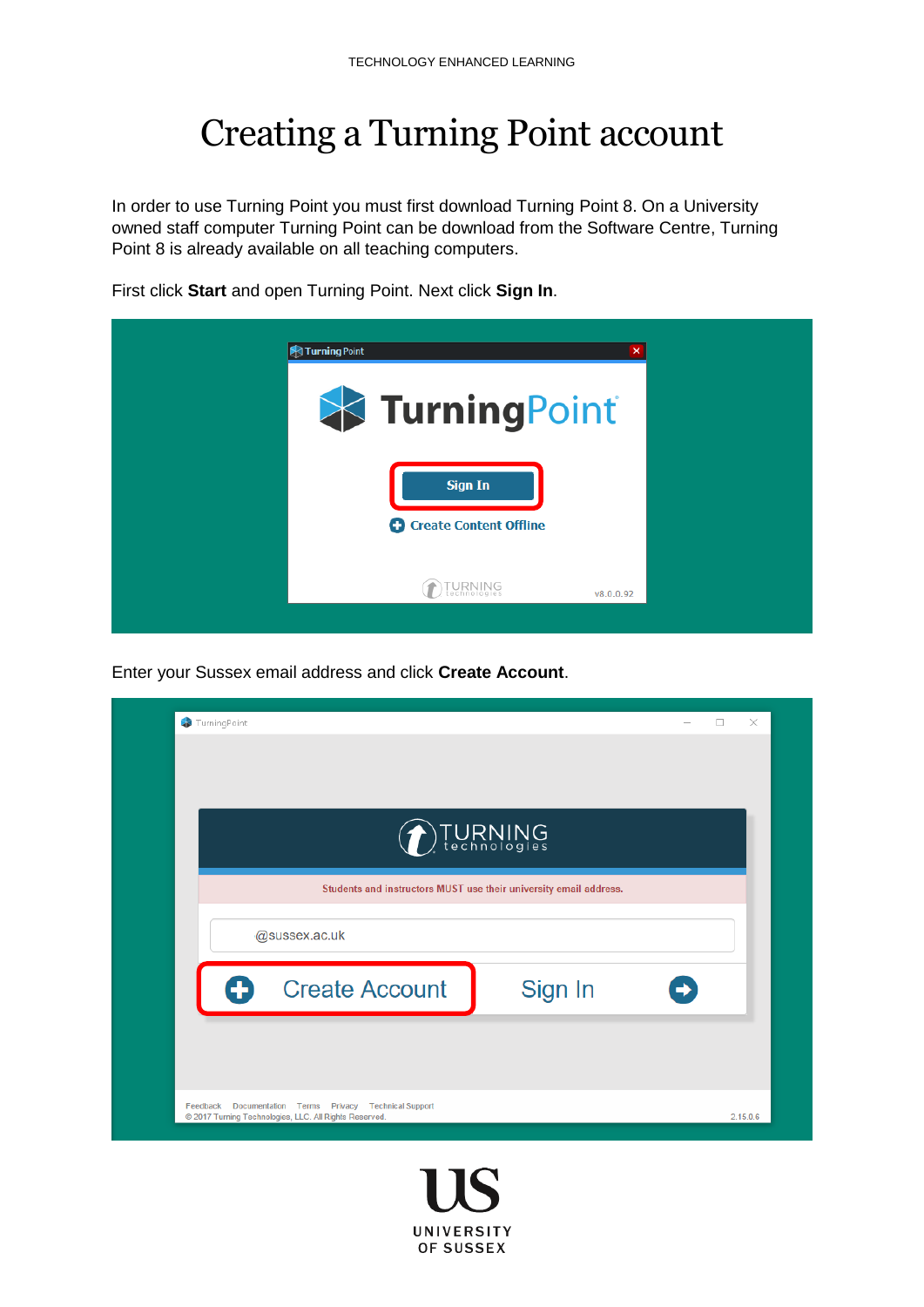You will receive the following message:

|                   |                                                                                   | TURNING                                                 |  |  |  |  |
|-------------------|-----------------------------------------------------------------------------------|---------------------------------------------------------|--|--|--|--|
|                   | Students and instructors MUST use their university email address.                 |                                                         |  |  |  |  |
|                   | @sussex.ac.uk                                                                     |                                                         |  |  |  |  |
|                   |                                                                                   |                                                         |  |  |  |  |
| creation process. | A verification email containing a link to create your account has been<br>sent to | @sussex.ac.uk. Follow this link to continue the account |  |  |  |  |

Go to your Sussex email inbox and follow the link in the email sent from Turning Technologies.

| Welcome to TurningCloud. To finish setting up your account, we just need to make sure this e-mail address is<br>yours. Completing registration for your account is easy! To begin, simply click the link below to verify your e-<br>mail address.<br>https://account.turningtechnologies.eu/account/user/create?token=fc178e79-308c-4885-83b1-<br>f27796ac3563 |
|----------------------------------------------------------------------------------------------------------------------------------------------------------------------------------------------------------------------------------------------------------------------------------------------------------------------------------------------------------------|
| What Next?<br>Instructors   http://help.turningtechnologies.com/TurningAccount/<br>Our support portal can guide you through every aspect of TurningCloud. Start by downloading software and<br>learn how to create content and manage data.                                                                                                                    |
| Students   http://turningtech.info/<br>Visit TurningTech.info for custom, step-by-step registration instructions to ensure you're successfully<br>prepared for class.                                                                                                                                                                                          |
| Here to Help   https://www.turningtechnologies.com/<br>Visit Turning Technologies.com for best practices, getting started materials, support and training resources.                                                                                                                                                                                           |

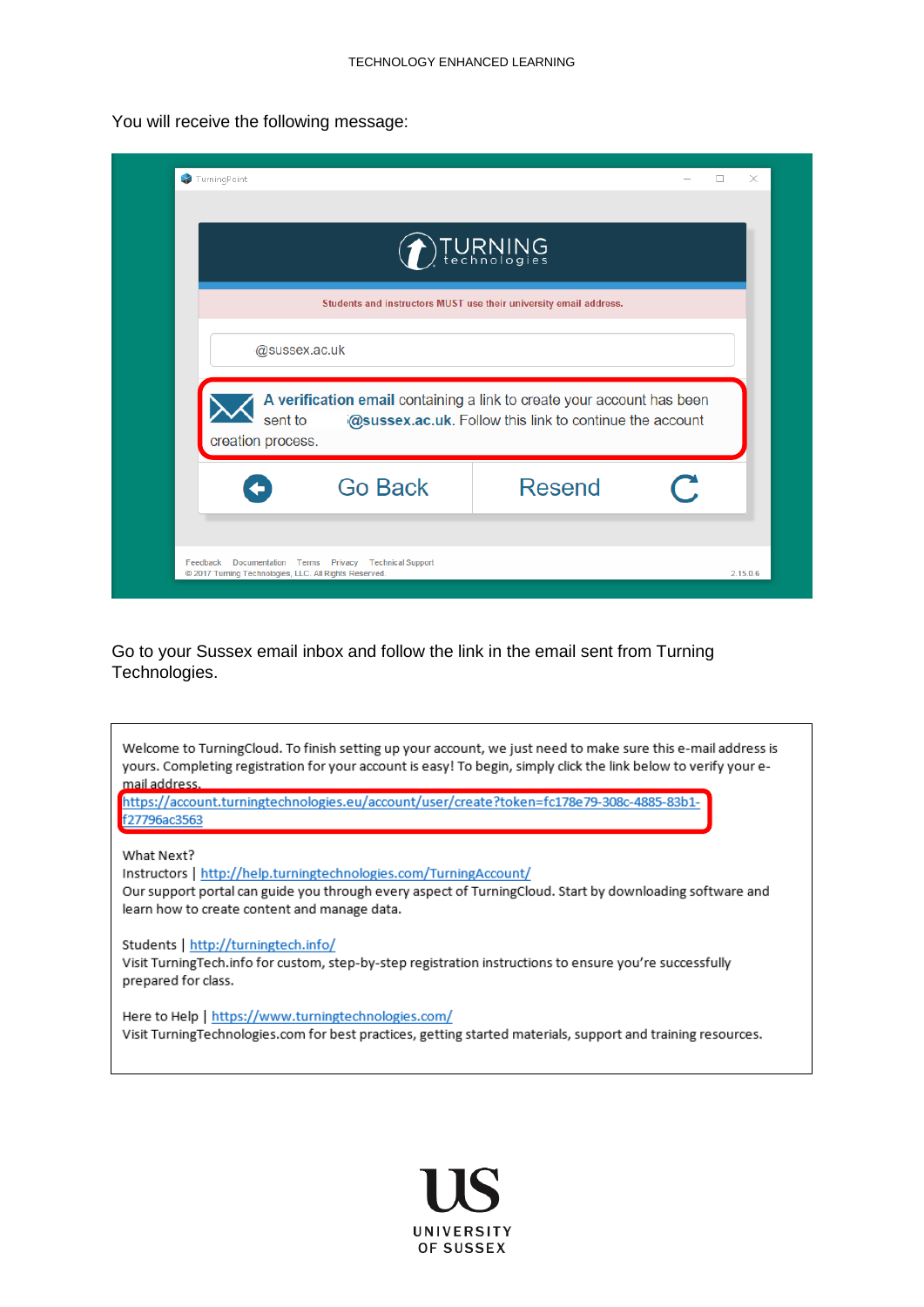Enter your details into the fields provided and click **Finish**.

| Email                                                                                      |                                           |
|--------------------------------------------------------------------------------------------|-------------------------------------------|
| @sussex.ac.uk                                                                              |                                           |
| First Name*                                                                                | Last Name *                               |
| Role *                                                                                     | Country *                                 |
| Instructor                                                                                 | United Kingdom<br>$\overline{\mathbf{v}}$ |
| Market *                                                                                   |                                           |
| Higher Education                                                                           | $\overline{\mathbf{v}}$                   |
| Password *                                                                                 | Confirm Password *                        |
|                                                                                            |                                           |
| At least 8 characters long                                                                 | Matches the confirm password              |
| Contains at least one lowercase letter                                                     |                                           |
| Contains at least one uppercase letter                                                     |                                           |
| Contains at least one number                                                               |                                           |
| By checking this, you agree to comply with the End-User License Agreement and Terms of Use |                                           |

You will then be redirected to the Turning Point Cloud Portal. You do not need to use the portal as at Sussex Turning Point is used purely with the clickers handsets.

| <b>TURNING</b><br>Courses | <b>Settings</b><br>Content                       | Downloads | ❸ |
|---------------------------|--------------------------------------------------|-----------|---|
| Welcome,                  |                                                  |           |   |
| <b>Get Started</b>        |                                                  |           |   |
|                           | Quick Poll<br>D                                  |           |   |
|                           | Start polling and create questions<br>as you go. |           |   |

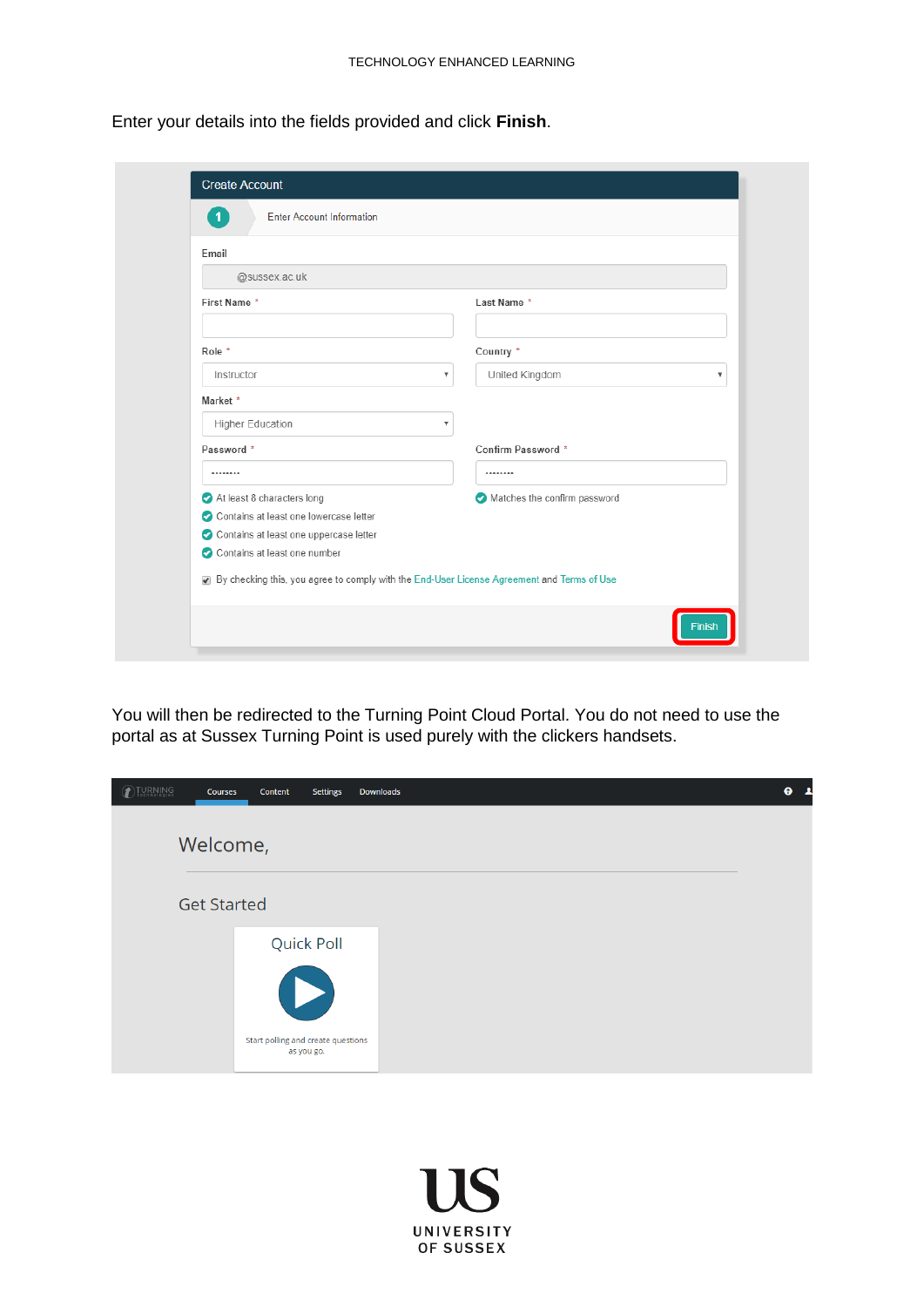

Return to the Turning Point desktop application and click **Go Back**.

You can now sign in with your new account details, click **Sign In**, enter your new account details and then click **Sign In** again.

| $\left.\left.\right)$ TURNING                                     |         |                       |  |  |  |
|-------------------------------------------------------------------|---------|-----------------------|--|--|--|
| Students and instructors MUST use their university email address. |         |                       |  |  |  |
| @sussex.ac.uk                                                     |         |                       |  |  |  |
|                                                                   |         |                       |  |  |  |
|                                                                   |         | Forgot your password? |  |  |  |
| <b>Go Back</b><br>$\blacklozenge$                                 | Sign In |                       |  |  |  |